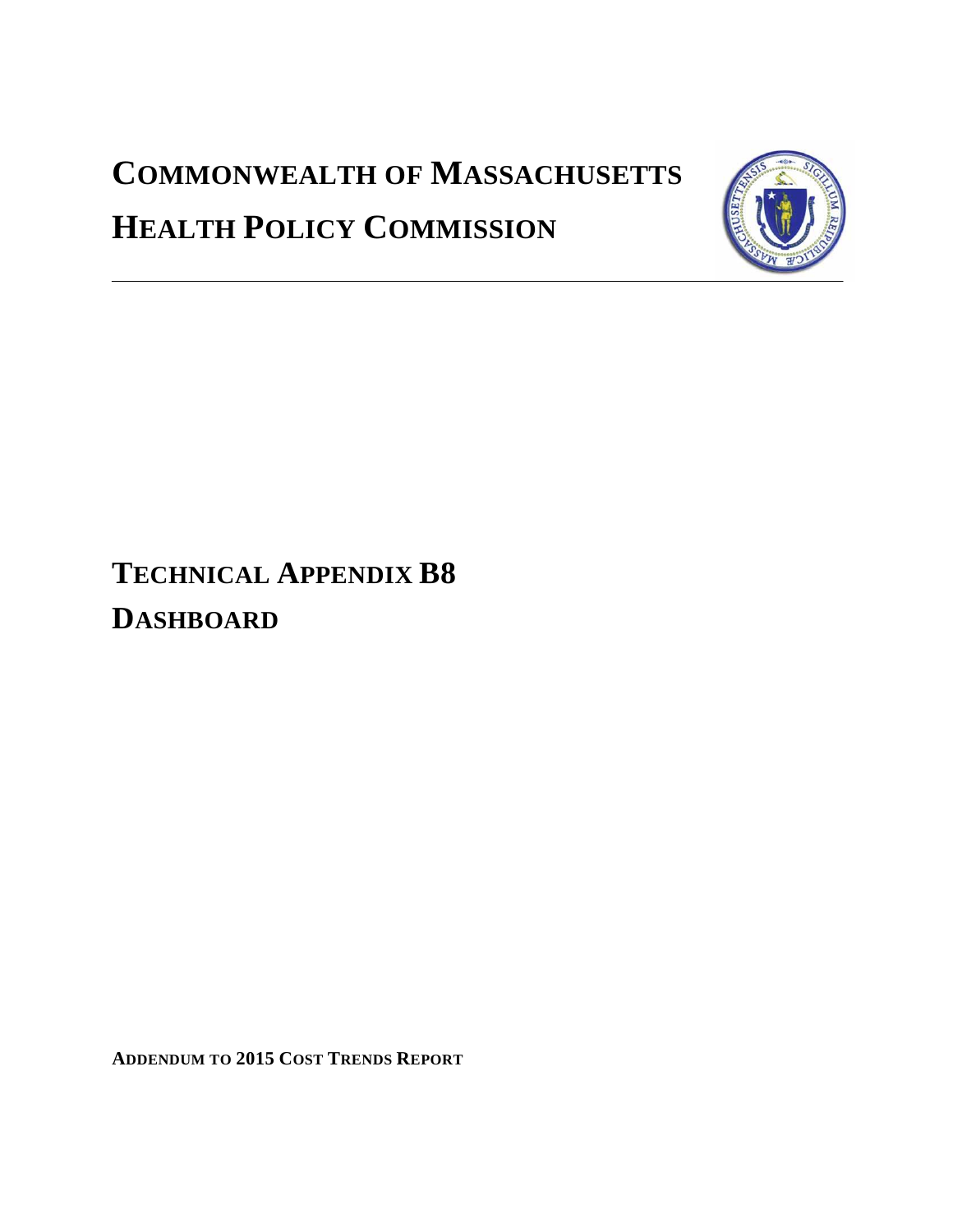### **Table of Contents**

| 1              |      |                                                                                         |   |
|----------------|------|-----------------------------------------------------------------------------------------|---|
| $\overline{2}$ |      |                                                                                         |   |
|                | 2.1  | Measure 1-MA: Growth of THCE per capita (performance assessed relative to 3.6%          |   |
|                | 2.2  | Measure 1-US: Growth of THCE per capita (performance assessed relative to 3.6%          |   |
|                | 2.3  |                                                                                         |   |
|                | 2.4  | Measure 3: Individuals with high out-of-pocket medical spending relative to income 1    |   |
|                | 2.5  |                                                                                         |   |
|                | 2.6  |                                                                                         |   |
|                | 2.7  | Measure 5, 5a - MA: ED utilization (per 1,000 persons), Behavioral health ED            |   |
|                | 2.8  |                                                                                         |   |
|                | 2.9  | Measure 6-MA: Percentage of inpatient cases discharged to institutional PAC 2           |   |
|                | 2.10 | Measure 6-MA and US comparison: Percentage of inpatient cases discharged to             |   |
|                | 2.11 |                                                                                         |   |
|                | 2.12 | Measure 8: Percentage of primary care physicians practicing in certified PCMHs 3        |   |
|                | 2.13 |                                                                                         |   |
|                | 2.14 | Measures 10, 11, and 12: Percentage of commercial HMO/PPO/MassHealth members            |   |
|                | 2.15 |                                                                                         |   |
|                | 2.16 |                                                                                         |   |
|                | 2.17 | Measure 15: Percentage of discharges from hospitals with relative price of 1.0 or above | 4 |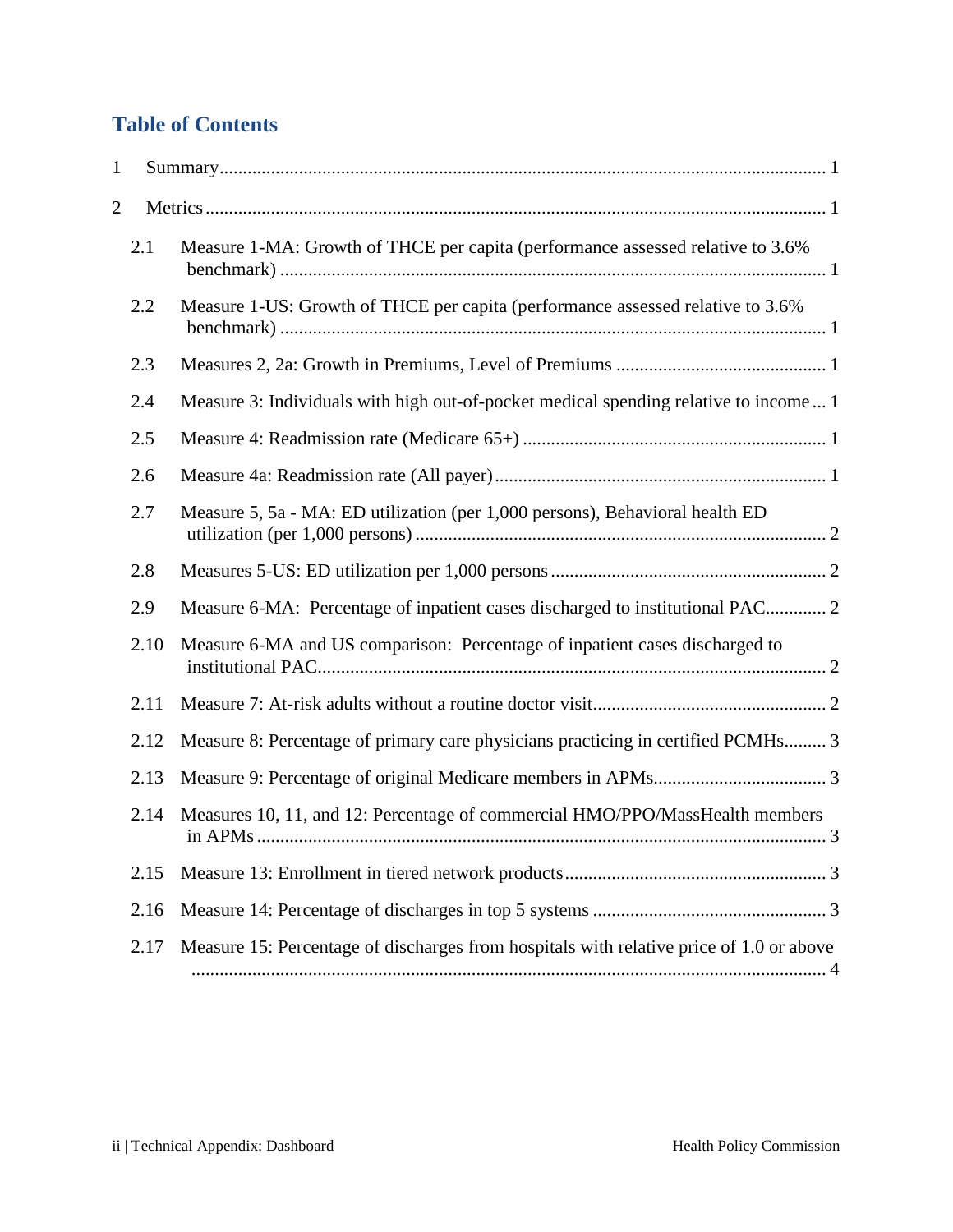#### <span id="page-2-0"></span>**1 Summary**

This technical appendix lays out the data sources and notes used by the Health Policy Commission (HPC) for the dashboard metrics.

#### <span id="page-2-1"></span>**2 Metrics**

<span id="page-2-2"></span>2.1 **Measure 1-MA: Growth of THCE per capita (performance assessed relative to 3.6% benchmark)**

Source: Centers for Health Information and Analysis Annual Report, 2015.

<span id="page-2-3"></span>2.2 **Measure 1-US: Growth of THCE per capita (performance assessed relative to 3.6% benchmark)**

Source: Centers for Medicare and Medicaid Services National Health Expenditure Data, 2013- 2014.

<span id="page-2-4"></span>2.3 **Measures 2, 2a: Growth in Premiums, Level of Premiums**

Note: Premiums are for employees enrolled at a private-sector establishment that offers health insurance.

Source: Medical Expenditure Panel Survey, Insurance Component, 2012-2014.

#### <span id="page-2-5"></span>2.4 **Measure 3: Individuals with high out-of-pocket medical spending relative to income**

Note: High out-of-pocked medical spending is defined by cases in which out-of-pocket medical expenses equaled 10 percent or more of income, or five percent or more of income if low-income (under 200% of Federal Poverty Level), not including health insurance premiums.

Based on: C. Solis-Roman, Robert F. Wagner School of Public Service, New York University, analysis of 2014 and 2015 Current Population Survey, Annual Social and Economic Supplement (U.S. Census Bureau, CPS ASES 2014, 2015).

Source: Commonwealth Foundation, Scorecard on State Health System Performance, 2015.

#### <span id="page-2-6"></span>2.5 **Measure 4: Readmission rate (Medicare 65+)**

Note: 30-day hospital-wide, all-cause, risk-standardized readmission rate.

Source: CMS Medicare Geographic Variation Data Files, 2015.

#### <span id="page-2-7"></span>2.6 **Measure 4a: Readmission rate (All payer)**

Note: 30-day hospital-wide, all-cause, risk-standardized readmission rate.

Source: Center for Health Information and Analysis Hospital-Wide Adult All-Payer Readmissions in Massachusetts: 2011-2013 (Report).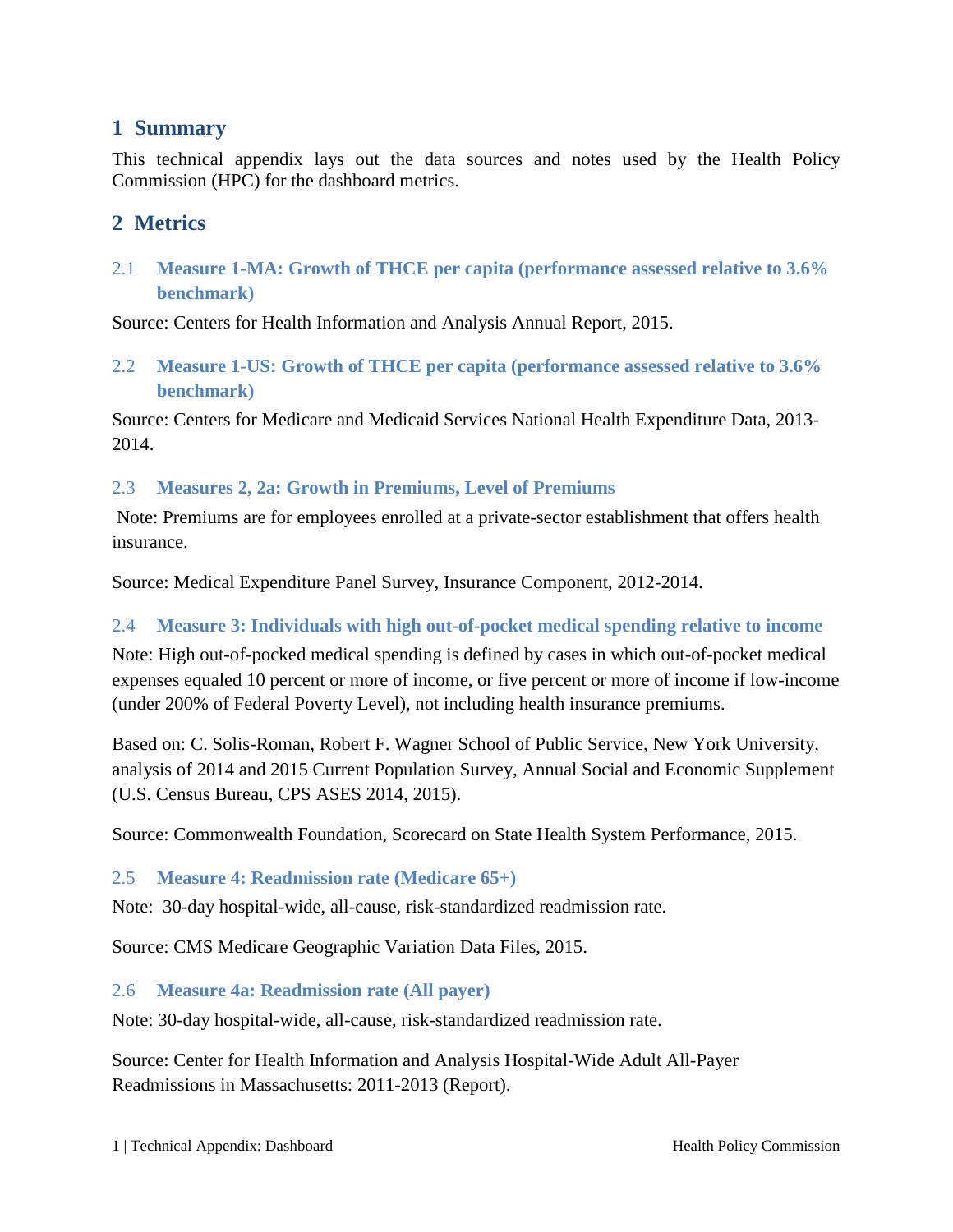#### <span id="page-3-0"></span>2.7 **Measure 5, 5a - MA: ED utilization (per 1,000 persons), Behavioral health ED utilization (per 1,000 persons)**

Note: We used the Outpatient Emergency Department (ED) Database from the Center of Information and Analysis (CHIA) for FY2010, FY2013, FY2014. Observations with non-Massachusetts zip codes, missing/unknown age or sex were excluded from this measure. American Community Survey 5-year population estimates for 2010 and 2013 were used to calculate the annual rates. For further information, see **Technical Appendix B4: "Avoidable Hospital Use."**

Behavioral health rates were based on the Emergency Department Algorithm's classification of mental health, alcohol and substance abuse diagnoses. All classifications are based on primary diagnosis. For further information, see **Technical Appendix B4: "Avoidable Hospital Use**."

Source: HPC analysis of Center for Health Information and Analysis Emergency Department Data Base, 2010-2014.

#### <span id="page-3-1"></span>2.8 **Measures 5-US: ED utilization per 1,000 persons**

Source: Kaiser Family Foundation State Health Facts, accessed 2015.

#### <span id="page-3-2"></span>2.9 **Measure 6-MA: Percentage of inpatient cases discharged to institutional PAC**

Note: Institutional PAC is defined as discharges to "long-term care hospital"/"rehabilitation facility or hospital" and "rehabilitation hospital"/"skill nursing facility." For further information, see **Technical Appendix B6: "Maximizing value in post-acute care**."

Source: HPC analysis of Center for Health Information and Analysis Hospital Discharge Database, 2013-2014.

#### <span id="page-3-3"></span>2.10 **Measure 6-MA and US comparison: Percentage of inpatient cases discharged to institutional PAC**

Note: Institutional PAC is defined as discharges to "skill nursing facility (SNF)", "intermediate care facility (ICF)", and "short-term hospital." For further information, see **Technical Appendix B6: "Maximizing value in post-acute care**."

Source: HPC analysis of HCUP Nationwide Inpatient Sample and State Inpatient Database, 2012.

#### <span id="page-3-4"></span>2.11 **Measure 7: At-risk adults without a routine doctor visit**

Note: Measure defined as percentage of adults age 50 or older, or in fair or poor health, or ever told they have diabetes or pre-diabetes, acute myocardial infarction, heart disease, stroke, or asthma who did not visit a doctor for a routine checkup in the past two years.

Source: Commonwealth Foundation, Scorecard on State Health System Performance, 2015.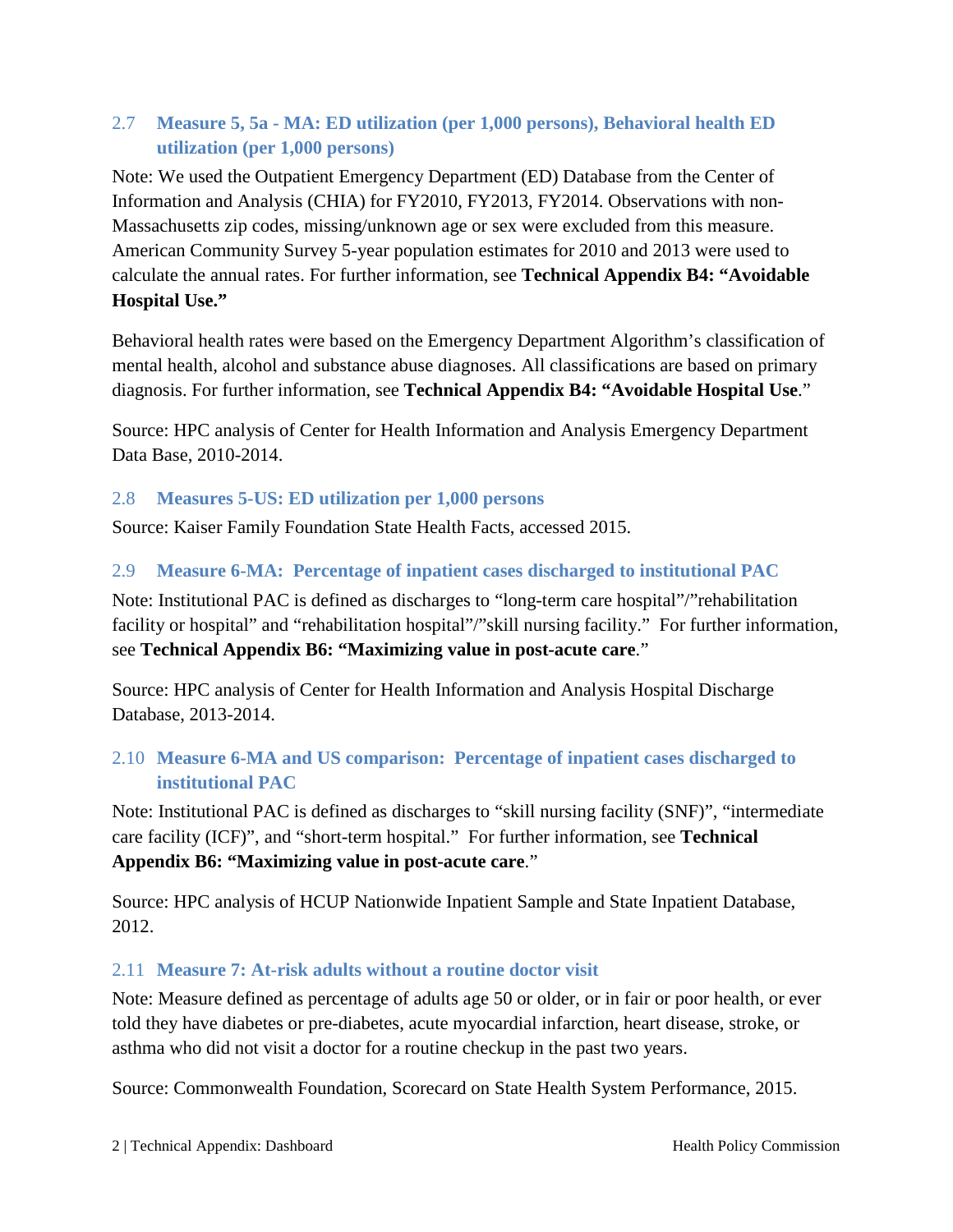#### <span id="page-4-0"></span>2.12 **Measure 8: Percentage of primary care physicians practicing in certified PCMHs**

Note: The numerator is all physicians practicing within a NCQA-recognized PCMH. The denominator is based on PCPs estimated by the American Association of Medical Colleges.

Source: HPC analysis of National Commission on Quality Assurance Clinician Directory and of American Association of Medical Colleges State Physician Workforce Database, 2014-2015.

#### <span id="page-4-1"></span>2.13 **Measure 9: Percentage of original Medicare members in APMs**

Note: Original Medicare enrollment is based on Massachusetts enrollment data for the Medicare Shared Savings Program and Pioneer ACO program. For further information, see **Technical Appendix B7: "Alternative Payment Methods**."

Source: HPC analysis of Centers for Medicare and Medicaid Services ACO performance data, 2013-2014.

#### <span id="page-4-2"></span>2.14 **Measures 10, 11, and 12: Percentage of commercial HMO/PPO/MassHealth members in APMs**

Note: Data for commercial payers, including MassHealth MCOs, is collected by CHIA. MassHealth PCC data is provided to the HPC by MassHealth. **See Technical Appendix B7: "Alternative Payment Methods."**

Source: HPC analysis of Center for Health Information and Analysis 2015 Annual Report: 2013- 2014 Data Book and MassHealth personal communication, 2014.

#### <span id="page-4-3"></span>2.15 **Measure 13: Enrollment in tiered network products**

Note: Tiered networks are defined by CHIA as "plans that segment provider networks by quality and/or cost measures, with varying levels of member cost-sharing.

Source: HPC analysis of Center for Health Information and Analysis 2015 Annual Report: 2013- 2014 Databook.

#### <span id="page-4-4"></span>2.16 **Measure 14: Percentage of discharges in top 5 systems**

Note: Our analysis of the concentration of commercial inpatient discharges at the five highestvolume systems in Massachusetts used the FY 2012 and FY2014 MHDC hospital discharge databases. We used 2012 and 2014 discharge data, and HPC-defined hospital systems for these respective years. We included in our data only Massachusetts residents. Data are for acute hospital discharges, as federal hospitals, long-term care hospitals, psychiatric hospitals, and other specialty hospitals were excluded.

Source: HPC analysis of Center for Health Information and Analysis Hospital Discharge Database, 2012-2014.